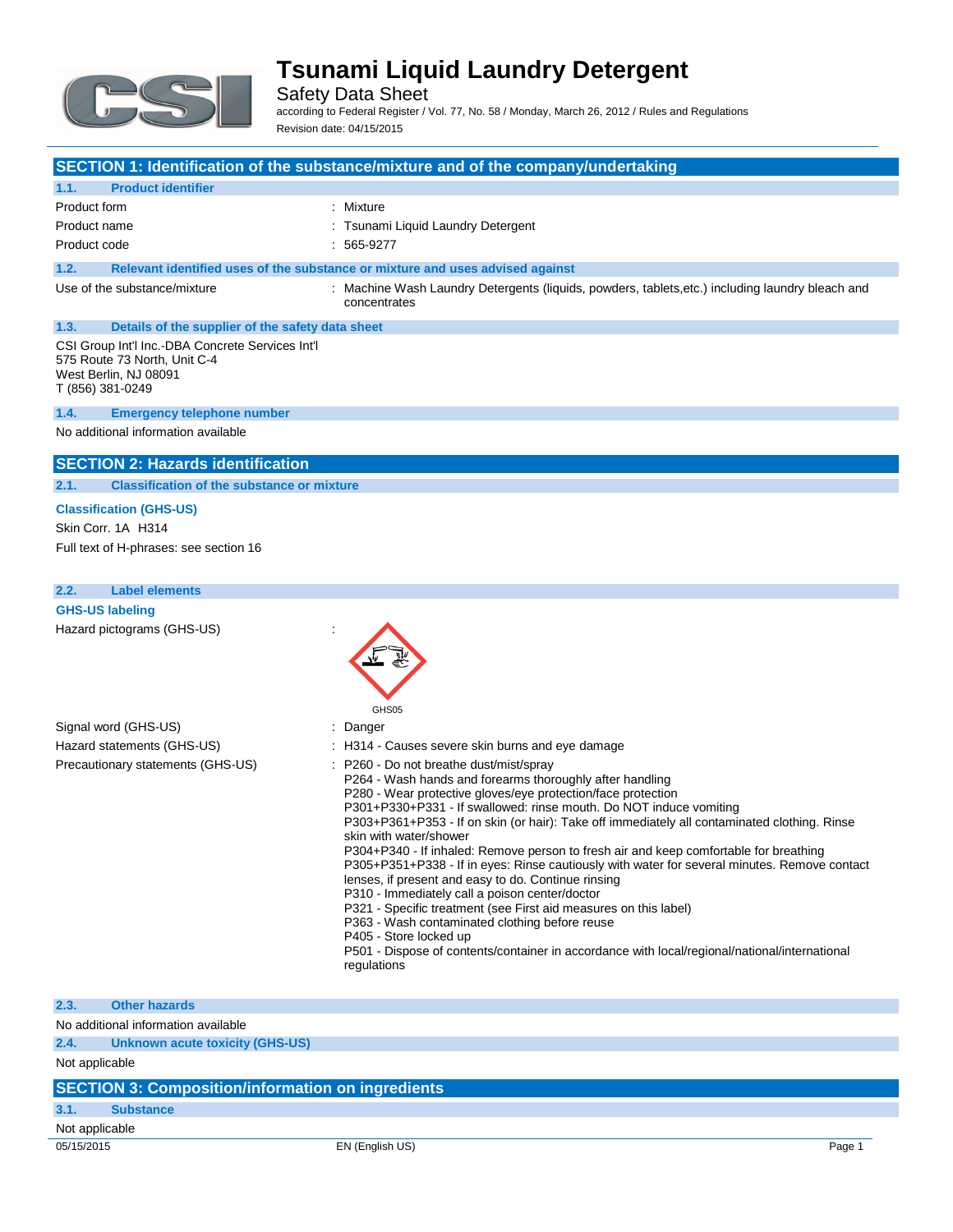Safety Data Sheet

according to Federal Register / Vol. 77, No. 58 / Monday, March 26, 2012 / Rules and Regulations

## **3.2. Mixture Name Product identifier 1989 12 Classification (GHS-US) Product identifier 1989 12 Classification (GHS-US)** Disodium metasilicate (CAS No) 6834-92-0 10 - 20 Skin Corr. 1B, H314 STOT SE 3, H335 Full text of H-phrases: see section 16 **SECTION 4: First aid measures 4.1. Description of first aid measures** First-aid measures general interest in the state of the seven give anything by mouth to an unconscious person. If you feel unwell, seek medical advice (show the label where possible). First-aid measures after inhalation : Remove victim to fresh air and keep at rest in a position comfortable for breathing. Immediately call a poison center or doctor/physician. First-aid measures after skin contact : Remove/Take off immediately all contaminated clothing. Rinse skin with water/shower. Immediately call a poison center or doctor/physician. First-aid measures after eye contact : Rinse cautiously with water for several minutes. Remove contact lenses, if present and easy to do. Continue rinsing. Immediately call a poison center or doctor/physician. First-aid measures after ingestion : Rinse mouth. Do NOT induce vomiting. Immediately call a poison center or doctor/physician. **4.2. Most important symptoms and effects, both acute and delayed** Symptoms/injuries : Causes severe skin burns and eye damage. **4.3. Indication of any immediate medical attention and special treatment needed** No additional information available **SECTION 5: Firefighting measures 5.1. Extinguishing media** Suitable extinguishing media : Foam. Dry powder. Carbon dioxide. Water spray. Sand. Unsuitable extinguishing media : Do not use a heavy water stream. **5.2. Special hazards arising from the substance or mixture** Reactivity **Reactivity** : Thermal decomposition generates : corrosive vapors. **5.3. Advice for firefighters** Firefighting instructions : Use water spray or fog for cooling exposed containers. Exercise caution when fighting any chemical fire. Prevent fire-fighting water from entering environment. Protection during firefighting **inter antical content in the state of the Content** of the not enter fire area without proper protective equipment, including respiratory protection. **SECTION 6: Accidental release measures 6.1. Personal precautions, protective equipment and emergency procedures 6.1.1. For non-emergency personnel** Emergency procedures : Evacuate unnecessary personnel. **6.1.2. For emergency responders** Protective equipment **interval and the Community** Equip cleanup crew with proper protection. Emergency procedures in the set of the set of the Senate area. **6.2. Environmental precautions** Prevent entry to sewers and public waters. Notify authorities if liquid enters sewers or public waters. **6.3. Methods and material for containment and cleaning up** Methods for cleaning up example of the spills with inert solids, such as clay or diatomaceous earth as soon as possible. Collect spillage. Store away from other materials. **6.4. Reference to other sections** See Heading 8. Exposure controls and personal protection. **SECTION 7: Handling and storage 7.1. Precautions for safe handling** Precautions for safe handling : Wash hands and other exposed areas with mild soap and water before eating, drinking or smoking and when leaving work. Provide good ventilation in process area to prevent formation of vapor. Do not breathe dust/mist/spray. Avoid contact during pregnancy/while nursing. Hygiene measures **in the state of the state of the state of the state of the state of the state of the state of the state of the state of the state of the state of the state of the state of the state of the state of the st**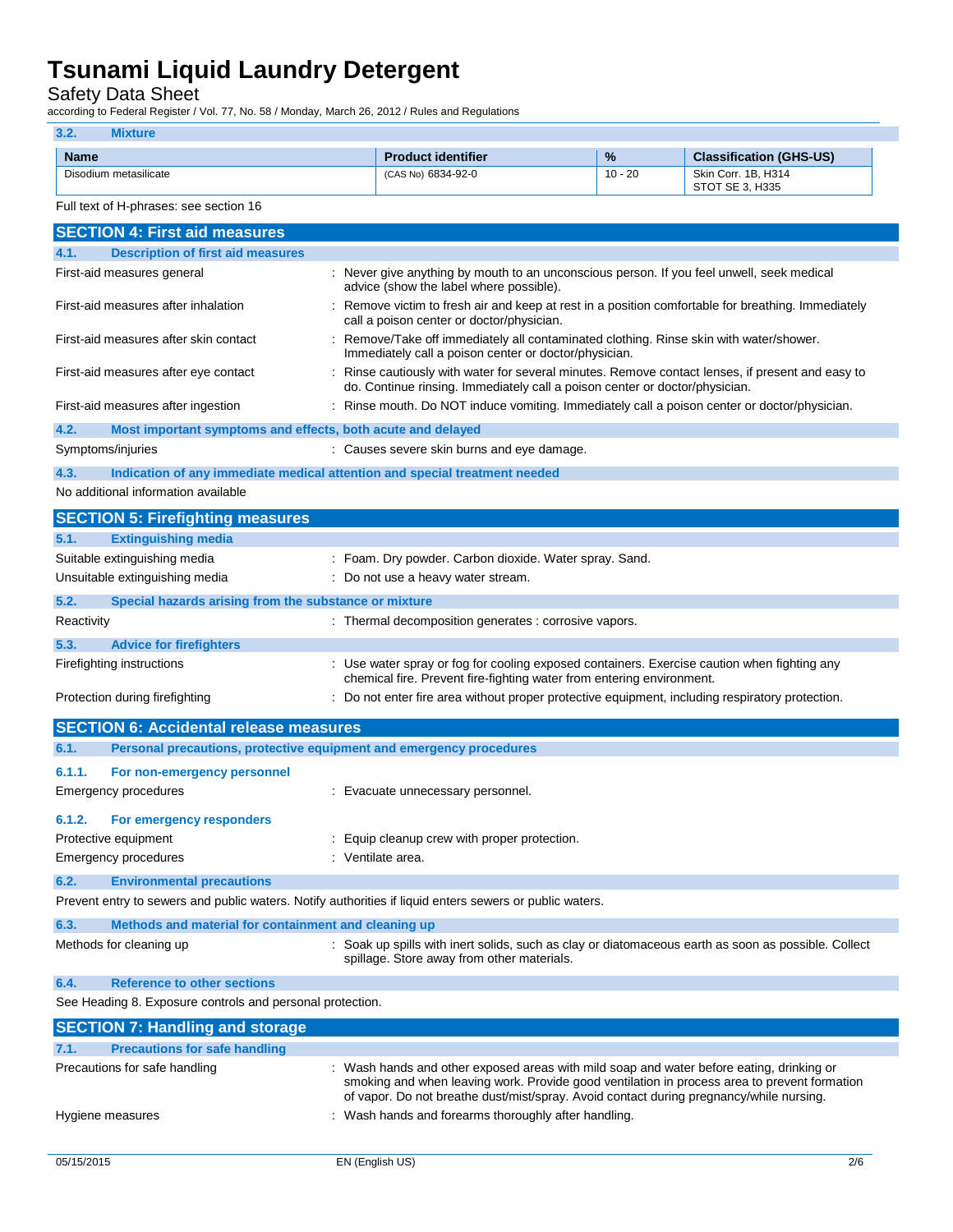Safety Data Sheet

according to Federal Register / Vol. 77, No. 58 / Monday, March 26, 2012 / Rules and Regulations

| 7.2.                      | Conditions for safe storage, including any incompatibilities                                                                                                                                                 |  |
|---------------------------|--------------------------------------------------------------------------------------------------------------------------------------------------------------------------------------------------------------|--|
| <b>Technical measures</b> | : Comply with applicable regulations.                                                                                                                                                                        |  |
| Storage conditions        | : Keep only in the original container in a cool, well ventilated place away from heat, hot surfaces,<br>sparks, open flame and other ignition sources. No smoking. Keep container closed when not in<br>use. |  |
| Incompatible products     | : Strong bases. Strong acids.                                                                                                                                                                                |  |
| Incompatible materials    | : Sources of ignition. Direct sunlight.                                                                                                                                                                      |  |
| $ -$                      |                                                                                                                                                                                                              |  |

#### **7.3. Specific end use(s)**

No additional information available

## **SECTION 8: Exposure controls/personal protection**

| 8.1.<br><b>Control parameters</b>       |                |  |
|-----------------------------------------|----------------|--|
| <b>Tsunami Liquid Laundry Detergent</b> |                |  |
| <b>ACGIH</b>                            | Not applicable |  |
| <b>OSHA</b>                             | Not applicable |  |
| Disodium metasilicate (6834-92-0)       |                |  |
| <b>ACGIH</b>                            | Not applicable |  |
| <b>OSHA</b>                             | Not applicable |  |

| 8.2.<br><b>Exposure controls</b> |                                                                            |
|----------------------------------|----------------------------------------------------------------------------|
| Personal protective equipment    | : Avoid all unnecessary exposure.                                          |
| Hand protection                  | : Wear protective gloves/eye protection/face protection protective gloves. |
| Eye protection                   | : Chemical goggles or face shield.                                         |
| Skin and body protection         | Wear suitable protective clothing.                                         |
| Respiratory protection           | Wear appropriate mask.                                                     |
| Other information                | Do not eat, drink or smoke during use.                                     |

### **SECTION 9: Physical and chemical properties**

| Information on basic physical and chemical properties<br>9.1. |                                                                                                                                                                          |
|---------------------------------------------------------------|--------------------------------------------------------------------------------------------------------------------------------------------------------------------------|
| Physical state                                                | : Liquid                                                                                                                                                                 |
| Color                                                         | $:$ Blue                                                                                                                                                                 |
| Odor                                                          | : Floral                                                                                                                                                                 |
| Odor threshold                                                | : No data available                                                                                                                                                      |
| рH                                                            | : 13                                                                                                                                                                     |
| Melting point                                                 | : No data available                                                                                                                                                      |
| Freezing point                                                | : No data available                                                                                                                                                      |
| Boiling point                                                 | : $212 - 220$ °F                                                                                                                                                         |
| Flash point                                                   | : $\geq 200$ °F                                                                                                                                                          |
| Relative evaporation rate (butyl acetate=1)                   | : No data available                                                                                                                                                      |
| Flammability (solid, gas)                                     | : No data available                                                                                                                                                      |
| <b>Explosion limits</b>                                       | : No data available                                                                                                                                                      |
| Explosive properties                                          | : No data available                                                                                                                                                      |
| Oxidizing properties                                          | : No data available                                                                                                                                                      |
| Vapor pressure                                                | : No data available                                                                                                                                                      |
| Relative density                                              | $\therefore$ 1                                                                                                                                                           |
| Relative vapor density at 20 °C                               | : Same as water                                                                                                                                                          |
| Solubility                                                    | Soluble in water.<br>Water: Solubility in water of component(s) of the mixture :<br>• : > 18 g/100ml • : • : 1 g/100ml • : • : 103 g/100ml • : 42 g/100ml • : 66 g/100ml |
| Log Pow                                                       | : No data available                                                                                                                                                      |
| Log Kow                                                       | : No data available                                                                                                                                                      |
| Auto-ignition temperature                                     | : No data available                                                                                                                                                      |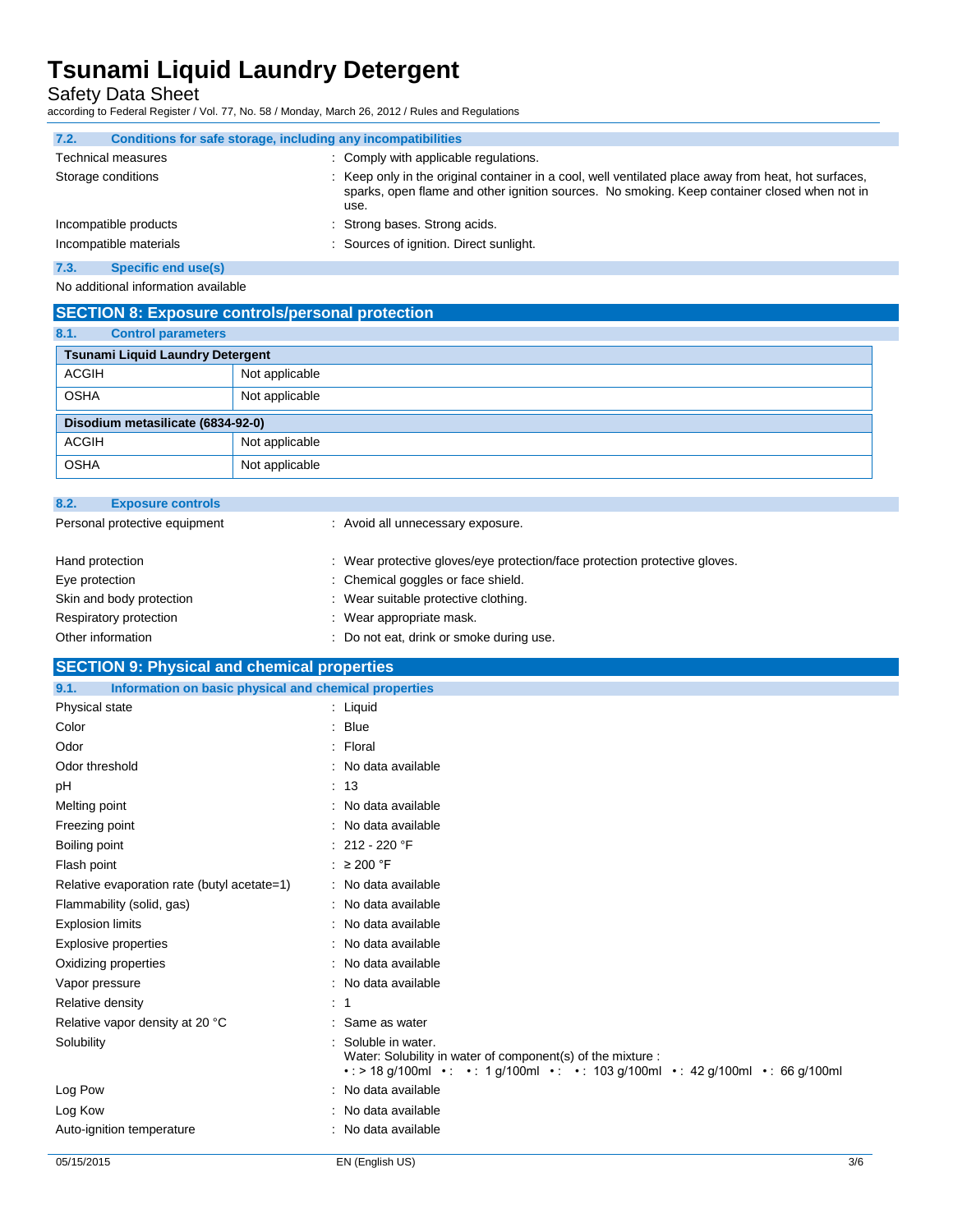Safety Data Sheet

according to Federal Register / Vol. 77, No. 58 / Monday, March 26, 2012 / Rules and Regulations

|                                                                                            | : No data available<br>Decomposition temperature |  |  |  |
|--------------------------------------------------------------------------------------------|--------------------------------------------------|--|--|--|
| Viscosity                                                                                  | : No data available                              |  |  |  |
|                                                                                            | : No data available<br>Viscosity, kinematic      |  |  |  |
|                                                                                            | Viscosity, dynamic<br>: No data available        |  |  |  |
| 9.2.                                                                                       | <b>Other information</b>                         |  |  |  |
| No additional information available                                                        |                                                  |  |  |  |
| <b>SECTION 10: Stability and reactivity</b>                                                |                                                  |  |  |  |
| 10.1.                                                                                      | <b>Reactivity</b>                                |  |  |  |
| Thermal decomposition generates : corrosive vapors.                                        |                                                  |  |  |  |
| 10.2.                                                                                      | <b>Chemical stability</b>                        |  |  |  |
|                                                                                            | Stable under normal conditions. Not established. |  |  |  |
| 10.3.                                                                                      | <b>Possibility of hazardous reactions</b>        |  |  |  |
| Not established.                                                                           |                                                  |  |  |  |
| 10.4.                                                                                      | <b>Conditions to avoid</b>                       |  |  |  |
| Direct sunlight. Extremely high or low temperatures.                                       |                                                  |  |  |  |
| 10.5.                                                                                      | <b>Incompatible materials</b>                    |  |  |  |
|                                                                                            | Strong acids. Strong bases.                      |  |  |  |
| 10.6.                                                                                      | <b>Hazardous decomposition products</b>          |  |  |  |
| Fume. Carbon monoxide. Carbon dioxide. Thermal decomposition generates : corrosive vapors. |                                                  |  |  |  |
|                                                                                            | <b>SECTION 11: Toxicological information</b>     |  |  |  |

**11.1. Information on toxicological effects**

Acute toxicity **in the case of the CALIC CONTEX :** Not classified

| Disodium metasilicate (6834-92-0)                      |                                                                              |  |  |
|--------------------------------------------------------|------------------------------------------------------------------------------|--|--|
| LD50 dermal rat                                        | > 5000 mg/kg body weight (Rat; Read-across; OECD 402: Acute Dermal Toxicity) |  |  |
| Skin corrosion/irritation                              | : Causes severe skin burns and eye damage.                                   |  |  |
|                                                        | pH: 13                                                                       |  |  |
| Serious eye damage/irritation                          | : Not classified                                                             |  |  |
|                                                        | pH: 13                                                                       |  |  |
| Respiratory or skin sensitization                      | : Not classified                                                             |  |  |
| Germ cell mutagenicity                                 | : Not classified                                                             |  |  |
| Carcinogenicity                                        | : Not classified                                                             |  |  |
| Reproductive toxicity                                  | : Not classified                                                             |  |  |
| Specific target organ toxicity (single exposure)       | : Not classified                                                             |  |  |
| Specific target organ toxicity (repeated<br>exposure)  | : Not classified                                                             |  |  |
| Aspiration hazard                                      | : Not classified                                                             |  |  |
| Potential Adverse human health effects and<br>symptoms | : Based on available data, the classification criteria are not met.          |  |  |

| <b>SECTION 12: Ecological information</b> |                                               |  |
|-------------------------------------------|-----------------------------------------------|--|
| 12.1.<br><b>Toxicity</b>                  |                                               |  |
| Disodium metasilicate (6834-92-0)         |                                               |  |
| LC50 fish 1                               | 210 mg/l (96 h; Brachydanio rerio)            |  |
| EC50 Daphnia 1                            | 216 mg/l (96 h; Daphnia magna; GLP)           |  |
| LC50 fish 2                               | 2320 mg/l (96 h; Gambusia affinis)            |  |
| EC50 Daphnia 2                            | 632 mg/l (96 h; Lymnaea sp.)                  |  |
| Threshold limit algae 1                   | 207 mg/l (72 h; Scenedesmus subspicatus; GLP) |  |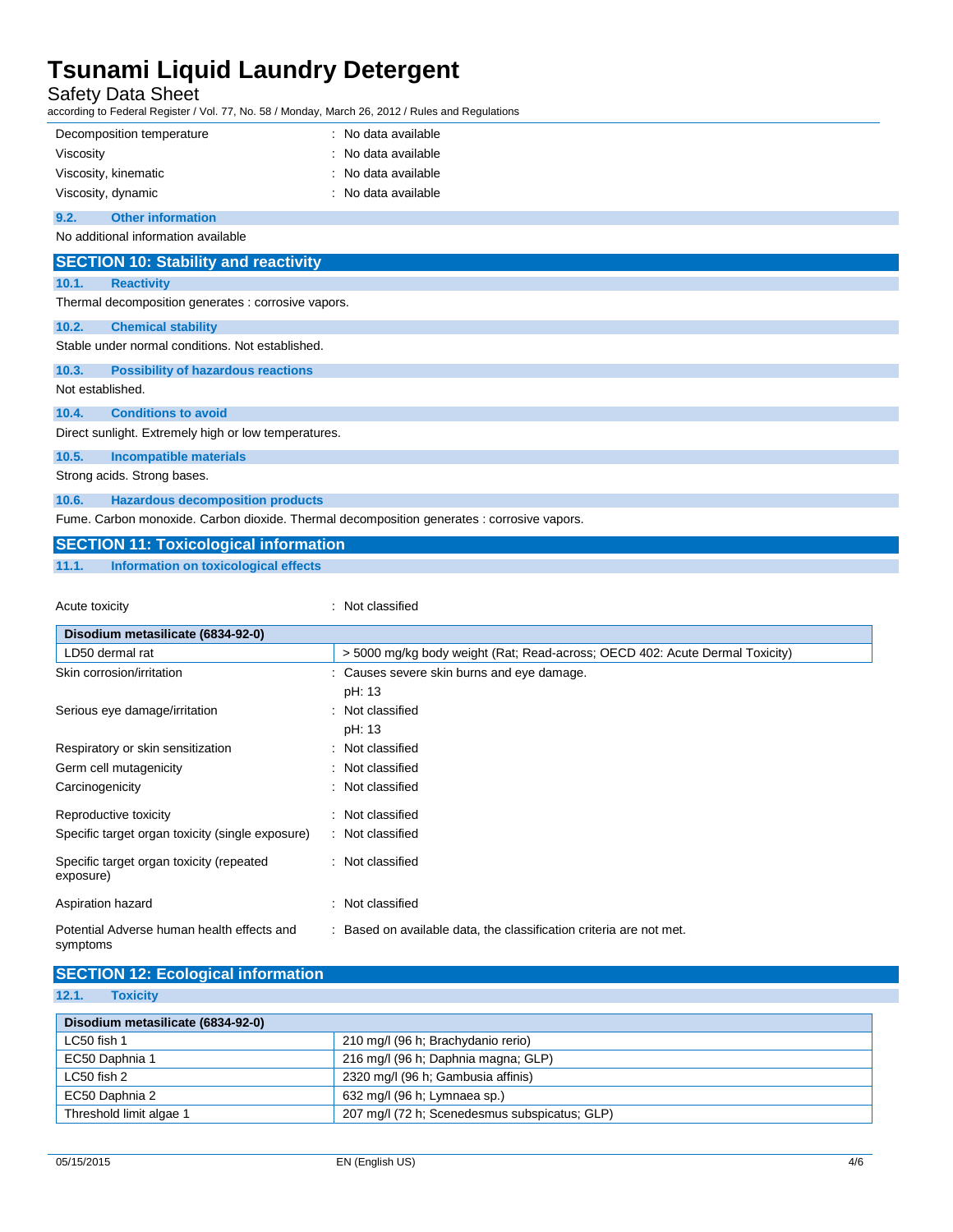Safety Data Sheet

according to Federal Register / Vol. 77, No. 58 / Monday, March 26, 2012 / Rules and Regulations

| 12.2.<br><b>Persistence and degradability</b>                                 |                                                                                                                                                                                |  |
|-------------------------------------------------------------------------------|--------------------------------------------------------------------------------------------------------------------------------------------------------------------------------|--|
| Tsunami Liquid Laundry Detergent                                              |                                                                                                                                                                                |  |
| Persistence and degradability                                                 | Not established.                                                                                                                                                               |  |
| Disodium metasilicate (6834-92-0)                                             |                                                                                                                                                                                |  |
| Persistence and degradability                                                 | Biodegradability: not applicable. No (test)data on mobility of the substance available. Not<br>established.                                                                    |  |
| Biochemical oxygen demand (BOD)                                               | Not applicable                                                                                                                                                                 |  |
| Chemical oxygen demand (COD)                                                  | Not applicable                                                                                                                                                                 |  |
| ThOD                                                                          | Not applicable                                                                                                                                                                 |  |
| BOD (% of ThOD)                                                               | Not applicable                                                                                                                                                                 |  |
| 12.3.<br><b>Bioaccumulative potential</b>                                     |                                                                                                                                                                                |  |
| <b>Tsunami Liquid Laundry Detergent</b>                                       |                                                                                                                                                                                |  |
| Bioaccumulative potential                                                     | Not established.                                                                                                                                                               |  |
| Disodium metasilicate (6834-92-0)                                             |                                                                                                                                                                                |  |
| Bioaccumulative potential                                                     | Bioaccumulation: not applicable. Not established.                                                                                                                              |  |
| <b>Mobility in soil</b><br>12.4.                                              |                                                                                                                                                                                |  |
| No additional information available                                           |                                                                                                                                                                                |  |
| 12.5.<br><b>Other adverse effects</b>                                         |                                                                                                                                                                                |  |
| Effect on the global warming                                                  | : No known ecological damage caused by this product.                                                                                                                           |  |
|                                                                               |                                                                                                                                                                                |  |
| Other information                                                             | : Avoid release to the environment.                                                                                                                                            |  |
| <b>SECTION 13: Disposal considerations</b>                                    |                                                                                                                                                                                |  |
| 13.1.<br><b>Waste treatment methods</b>                                       |                                                                                                                                                                                |  |
| Waste disposal recommendations                                                | Dispose in a safe manner in accordance with local/national regulations. Dispose of<br>contents/container in accordance with local/regional/national/international regulations. |  |
| Ecology - waste materials                                                     | : Avoid release to the environment.                                                                                                                                            |  |
| <b>SECTION 14: Transport information</b>                                      |                                                                                                                                                                                |  |
| <b>Department of Transportation (DOT)</b>                                     |                                                                                                                                                                                |  |
| In accordance with DOT                                                        |                                                                                                                                                                                |  |
| Not regulated for transport                                                   |                                                                                                                                                                                |  |
| <b>Additional information</b>                                                 |                                                                                                                                                                                |  |
| Other information                                                             | : No supplementary information available.                                                                                                                                      |  |
| <b>ADR</b>                                                                    |                                                                                                                                                                                |  |
| No additional information available                                           |                                                                                                                                                                                |  |
| <b>Transport by sea</b>                                                       |                                                                                                                                                                                |  |
| No additional information available                                           |                                                                                                                                                                                |  |
| Air transport                                                                 |                                                                                                                                                                                |  |
| No additional information available                                           |                                                                                                                                                                                |  |
| <b>SECTION 15: Regulatory information</b>                                     |                                                                                                                                                                                |  |
| 15.1. US Federal regulations                                                  |                                                                                                                                                                                |  |
| Disodium metasilicate (6834-92-0)                                             |                                                                                                                                                                                |  |
| Not listed on the United States TSCA (Toxic Substances Control Act) inventory |                                                                                                                                                                                |  |
| <b>15.2. International regulations</b>                                        |                                                                                                                                                                                |  |
| <b>CANADA</b><br>No additional information available                          |                                                                                                                                                                                |  |